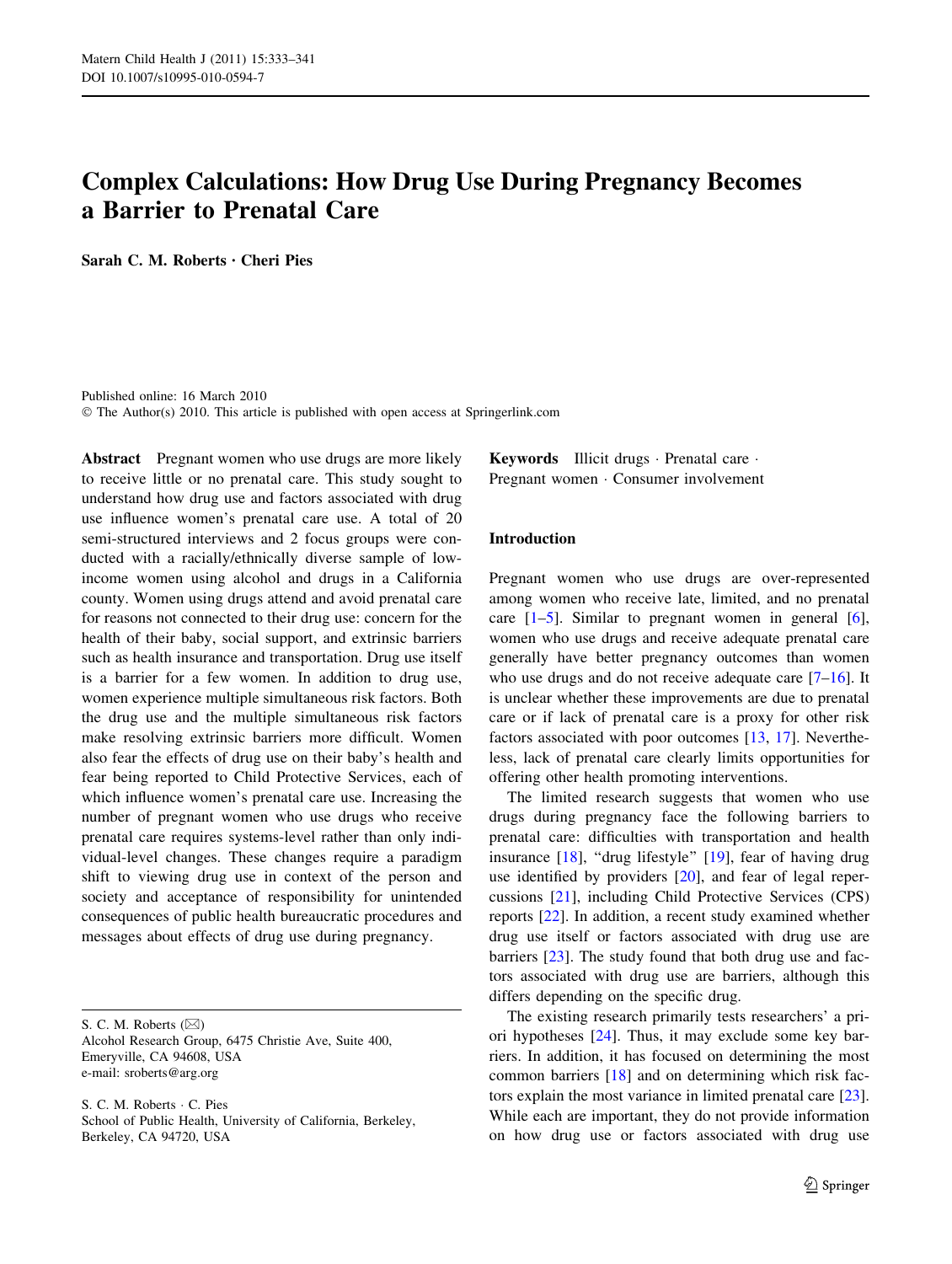become barriers to prenatal care. With the goal of informing interventions to reduce barriers to prenatal care for women who use drugs during pregnancy, this qualitative study identifies women's perspectives on barriers to prenatal care and seeks to understand the processes through which drug use and factors associated with drug use during pregnancy become barriers.

# Methods

This exploratory qualitative research was conducted between September and December 2006 in a northern California county. The county has a population of just over one million people, and is diverse in terms of race/ethnicity, income, and rural/urban status. Goals were to identify barriers to prenatal care and factors that encourage use of prenatal care by pregnant women who use alcohol and/or drugs and engage women in identifying strategies to reduce barriers. Human Subjects approval was obtained from University of California, Berkeley and informed consent was obtained from each participant.

Women with current alcohol and/or drug use or a history of substance abuse who were pregnant or had a child 2 years old or younger were eligible and were recruited from substance abuse treatment, a home-visiting program, and the Women, Infants, and Children (WIC) Program. Staff at these sites recruited women through a standardized script and posted flyers. Women then self-identified to the lead investigator (first author) either by phone or when she was onsite at the agency/organization. The intention of this purposive sampling strategy was to find pregnant women and new mothers who were currently using alcohol and/or drugs or had a history of alcohol and/or drug use during pregnancy who could talk about challenges that pregnant women who use alcohol and/or drugs face in entering and continuing prenatal care. Despite our intention of including women who used alcohol only, both alcohol and drugs, and drugs only, our sample only includes women using drugs, either alone or in combination with alcohol. It does not include women using alcohol without drugs.

Thirty-eight women participated. Twenty semi-structured interviews [\[25](#page-7-0)] and two focus groups (with eight and ten women each) were conducted. About one half of interview participants  $(n = 11)$  and all focus group participants were recruited from treatment. Interview and focus group guides addressed: women's thoughts about and experiences with prenatal care; barriers and facilitators to prenatal care for women who use alcohol and/or drugs; and women's thoughts about how the health department and health care providers could encourage women who use alcohol and drugs to enter prenatal care earlier, including ideas for a community awareness campaign. Women were

also asked close-ended questions about demographics, timing of entry to prenatal care, and type of substance (alcohol and/or which drug) they used. Focus group participants provided this information in exit surveys. Due to an error with exit survey printing, women in focus groups were not asked questions about timing of prenatal care entry. The questions about alcohol and drug use were used to classify participants as using alcohol only, alcohol and drugs, or drugs only. Women were treated as study participants, key informants, and collaborators in community awareness campaign development. Women who were not pregnant at study participation (74%) were asked about their most recent pregnancy.

Interviews and focus groups lasted approximately 60 and 90 min, respectively and were recorded on audiocassette. Participants received \$30 and \$20 Target gift cards for interviews and focus groups.

Interviews and focus groups were transcribed verbatim and supplemented by notes. The transcriptions, combined with women's drawings of their ideas for the community awareness campaign, served as the basis for the analysis.

Coding was completed in a multiphase, iterative process. We had some general ideas of the barriers women might report prior to initiating the study. However, we did not have an a-priori coding scheme. Initial codes were developed in an inductive process [[26\]](#page-7-0) based on the first nine interview and both focus group transcripts. Codes were then added and refined based on the remaining eleven interviews. A codebook was created and then used to code the entire set of interview and focus group transcripts. Memos were used during coding to track ongoing analysis insights and after coding was completed to explore different aspects of identified themes and determine the number and quality of quotations supporting themes and different aspects of themes [[27\]](#page-7-0).

Case-studies, a cross-case study, and typology were also used [\[28](#page-7-0)]. Case studies of each interview participant were created to document the timing of prenatal care entry in relation to drug use cessation and factors that facilitated or hindered prenatal care entry. A cross-case study using data from all interview participants then categorized each woman based on her trimester of prenatal care entry and timing of drug use cessation. Health insurance status and previous CPS involvement emerged as themes and were added to the cross-case study. Timing of prenatal care entry, timing of drug use cessation, and structural barriers were then graphed to explore the relationships between timing of each behavior and structural barriers. Fisher's exact tests were used to test (1) whether problems with health insurance were associated with entry after first trimester and (2) whether entering after first trimester and/or having stopped use before entering were associated with previous CPS involvement. The statistical significance of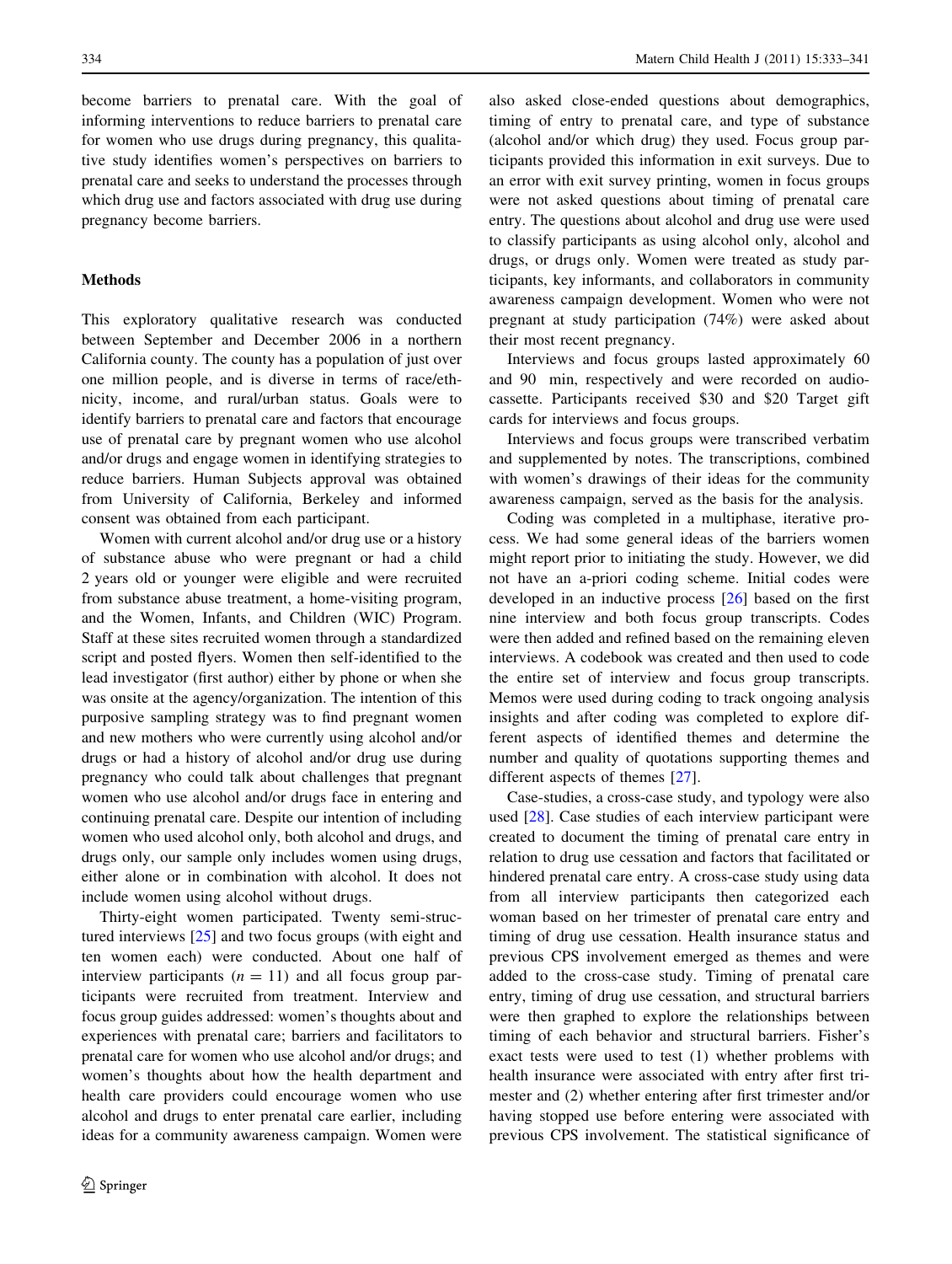the second test differed depending on whether the denominator was restricted to only those with at least one child prior to the index pregnancy; however, the trend was in the same direction for both. Findings from the full sample are reported. Finally, women were categorized based on how they responded to common fears, such as fears of being reported to CPS. For example, a typology [\[28](#page-7-0)] was created based on subthemes of similarities and differences [[24\]](#page-7-0) in ways that women respond to their fears of being reported to CPS in relation to prenatal care.

Validity checks included (1) respondent validation, where initial findings were shared with other women similar to initial participants, staff at agencies where participants were recruited, providers, and policymakers and feedback requested; (2) field time of more than 3 years that the lead investigator spent in the study setting; (3) use of multiple methods of data collection (interviews and focus groups) to triangulate findings relating to barriers to and facilitators of prenatal care; and (4) checks of how supported a key finding relating to fear of CPS was both across and within interviews [[26,](#page-7-0) [27](#page-7-0)]. This final check was conducted after coding was completed to ensure that our finding was not driven by only one or two interviews.

# Results

## Sample Description

Participants were a racially and ethnically diverse sample of 38 low-income English-speaking pregnant and parenting women. About one-fourth (26%) were pregnant at the time of study participation. Those who were not pregnant had a child 2 years old or younger. Most had received some prenatal care in their most recent pregnancy:  $50\% (n = 10)$ of those participating in individual interviews entered in their first trimester;  $25\%$  ( $n = 5$ ) second trimester; and 20% ( $n = 4$ ) third trimester. Five percent ( $n = 1$ ) received no prenatal care. Most women used more than one substance. Methamphetamine  $(61\% \space n = 23)$  and crack/ cocaine (16%  $n = 6$ ) were the most common primary substances. Many used alcohol (42%  $n = 16$ ), but none reported an ''alcohol only'' pattern of use.

''Same Reasons Somebody Who's Not Using Goes''

Women reported attending and avoiding prenatal care for the ''same reasons somebody who's not using goes,'' that is, reasons not connected to their drug use. A main reason they reported attending was ''to make sure the baby's ok.'' Women reported going for checkups, information, answers to questions, reassurance, prenatal vitamins, and to avoid birth defects and other health problems.

[Prenatal care] affects a baby a lot. If, you're having any conditions or whatever, then [doctors] can, it minimizes the chances of your child being born with deficiencies.

With the doctor monitoring the baby and finding out if it's going to be a healthy baby, if everything's gonna be ok, if everything's growing right, [if] all the toes and fingers are there. That way they can detect infant problems early on and maybe help that situation.

Having health insurance, a belief in the utility of prenatal care, and social support also facilitated prenatal care use.

Women also reported not attending prenatal care for reasons unconnected to their drug use. These reasons included extrinsic barriers, such as problems with transportation, health insurance, and scheduling appointments, and feeling that providers do not listen, take concerns seriously, or spend enough time with them.

He wasn't answering my questions, he was very rushed. I'm trying to ask questions and he answered them on his way out the door. Then when I switched over to [new prenatal care site] I was voicin' concerns about my pregnancy and they were just pushed off, not taken care of, pushed off. I wasn't happy about that.

# Drug Use as Barrier

Drug use itself was also a barrier. A few women reported prioritizing opportunities to use drugs and get high over prenatal care.

Dope prevented me from going [to the doctor]...My husband kept trying. He tried driving me, making appointments for me, everything. I was just too doped up to hear anything.

Drug Use and Extrinsic Barriers

#### Multiple Simultaneous Risk Factors

Women also faced extrinsic barriers: lack of transportation, health insurance, and financial barriers; homelessness; and bureaucratic barriers relating to obtaining insurance and scheduling appointments. Problems with health insurance were common and predicted later entry to prenatal care [See Fig. [1](#page-3-0)]. Some women attributed these barriers to their drug use. Many women described ways in which drug use interacted with and exacerbated these barriers. Bureaucratic barriers were especially significant for women who started to seek care later in pregnancy.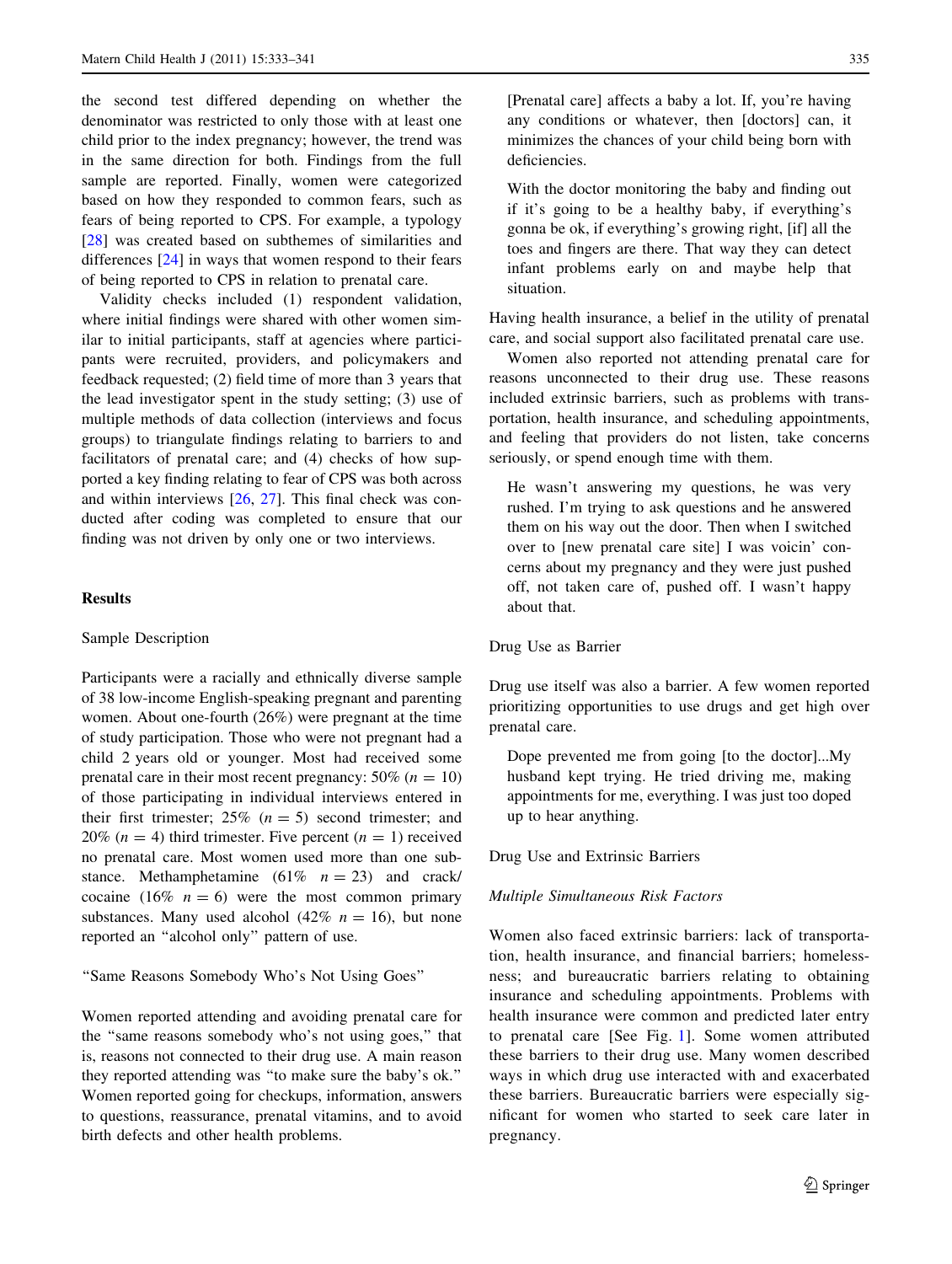<span id="page-3-0"></span>



Women reported experiencing multiple extrinsic barriers simultaneosly. Multiple simultaneous barriers seemed to make resolving extrinsic barriers more difficult. For example, obtaining health insurance was especially difficult for one homeless woman. She reported:

I had always intended on going and having prenatal care, but the first blocker was the welfare department and getting Medi-Cal...They had denied me Medi-Cal because I was homeless [and therefore didn't have an address].

Some women saw drug use as related to and even as causing some extrinsic barriers. For example, one woman reported having been with a boyfriend in another town using drugs and not having her own transportation to get to prenatal appointments. Other women talked about how drug use left them with few resources, which then made it difficult to resolve the barriers. As one explained:

[My drug use made it hard for me to get an] appointment because by the time I found out I was pregnant, I had zero dollars, zero friends, a car that I couldn't drive, I didn't have internet, I didn't have telephone, and finding services to get the ball rolling in that way. Then in the phone book it doesn't exist. So if you don't have internet access, you're kind of in the dark.

Resolving bureaucratic barriers took persistence and determination. Drug use made resolving bureaucratic barriers more difficult because of both competing priorities and system gaps. Drug use itself, the stress of reducing or managing drug use, and the stress of leaving abusive partners with whom women used drugs were factors that women described as making it difficult to prioritize resolving bureaucratic barriers.

I didn't have Medi-Cal. I was very confused about how to go get emergency Medi-Cal, how it would only last for like 90 days and then how I'd have to go back and re-apply and then have to wait for that to come through, and how to find a doctor. It took me the longest time to try and see a doctor. My sister, she got pregnant and she sees own her private doctor, she also has Medi-Cal. It's just like, why is it so easy for her and like the world coming down on and I don't know what to do...People were telling me you need to see a doctor, but you need to wait for all these things to come through, and it was just stressful. Especially for someone who's coming off drugs and trying to do what they're supposed to. Even just getting through 1 day is stressful.

[I had gotten pregnant] through a sexual abuse with my ex [who introduced me to meth], so part of me shut down emotionally and didn't want to even accept that I [was] pregnant...[so], prenatal care wasn't high on my list, [figuring out how to get insurance] kind of just got pushed to the side because of my emotional issues, trying to deal with how I was going to leave him.

Some women also reported having unique concerns or situations related to their drug use that conflict with bureaucratic procedures. For example, a few women mentioned drug-related paranoia. One woman explained how this paranoia made it difficult to complete forms in public places.

You can't fill out Medi-Cal forms and everything if you're paranoid. You're afraid everybody's looking at you, or everybody sees that you're on drugs.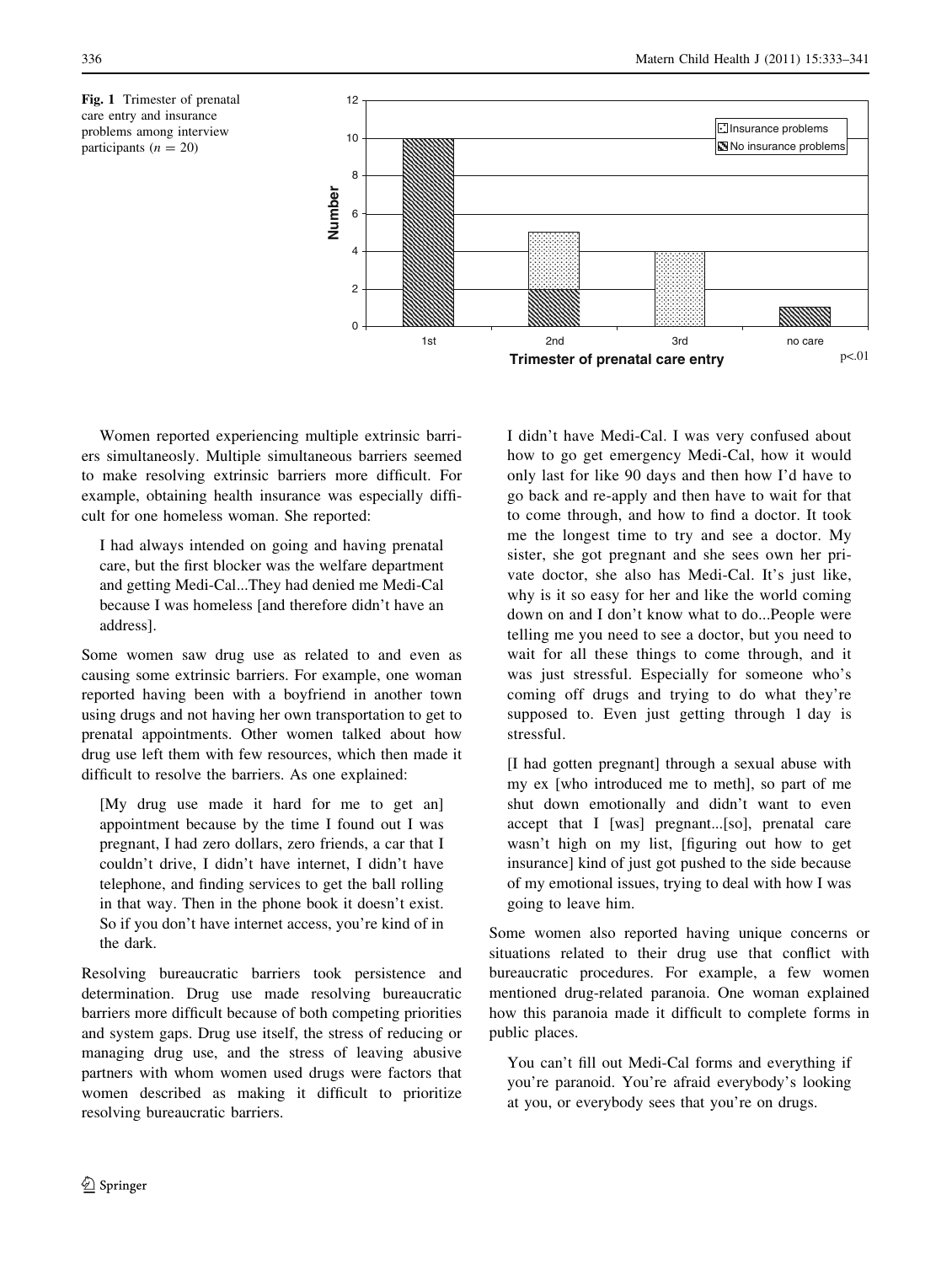Other women mentioned delays in discovering pregnancy. Some saw these delays as due, in part, to drug use. These delays led to them to begin obtaining insurance and scheduling appointments later in pregnancy. Starting these processes later created additional barriers, especially with scheduling appointments.

I didn't know where to go, my boyfriend just drove me to [county clinic] to make an appointment. We just waited in that line at the information window 12 over there, the information booth, went up to the window and said I'm pregnant. The woman said, how far along are you? I hadn't seen a doctor at that point so I had no clue. So, she said, let me see your stomach. And she said, oh you can't be more than 3 or 4 months pregnant. But it turned out that I was  $6\frac{1}{2}$ or 7 months pregnant at that time. Wow. So really I should have been seen at that time. 'Cause I went on her word, I waited to figure out where to go.

I started with the doctor she referred me to, took him a week to call me back, and then he told me he couldn't take me because I was past 7 months along, and he didn't take patients that far along.

# Drug Use and Social Support

Drug use during pregnancy also interacted with women's ability to resolve extrinsic barriers by influencing access to social networks. Informational and tangible support from familial and drug-using networks helped women resolve extrinsic barriers. For example, informational support from these networks helped some women obtain insurance.

The lady across the street [from my parents], actually, our neighbor, who was the administrator at [local hospital], she, at one point, probably was the one that told my mom, look at Medi-Cal.

It was the first couple of days I was [at the treatment program] and there was a pregnant girl there that told me 'cause I had been tryin' to get the Medi-Cal straightened out.

Partners sometimes helped resolve extrinsic barriers.

My boyfriend kind of went the extra mile for me. He helped me get out of bed, made me go even when I didn't want to go stand on long lines just to get turned down, [helped] when we needed to sell our stuff so we could get gas money so we could go [to the] county [office].

In contrast, some women reported that their drug use isolated them from their families and other non-users. Some took steps to hide drug use and pregnancy from family and non-using partners, making it difficult to obtain support.

[My family] didn't even know I was pregnant. I did hide for about 7 months because I didn't show very well till about 7 months. I was trying to hide it anyways, 'cause that first step, admitting you're pregnant with the person they hated and despised and knew he was a druggie and causing problems with me.

Other women reported that when they reduced or stopped drug use, they lost access to drug-using friends and partners who wanted them to continue to use drugs with them. Conversely, a few also reported exclusion from drug-using networks due to pregnancy.

People don't give you drugs when you're pregnant.

Exclusion from these networks made it more difficult to obtain informational support to resolve extrinsic barriers.

Drug Use and Desire for Healthy Baby

Many women feared that their drug use had already harmed or would harm their baby. Some women felt guilty about their use because of this fear.

That guilt of knowing that you've used, 'cause you know 9 times out of 10 [it] will affect your baby in some way form or another.

Some addressed their guilt and concerns by attending prenatal care. Of women who attended, some reported doing so to compensate for the effects of drug use.

[I'm glad that I went to the doctor during my pregnancy] because I was able to see that my child was growing healthy and that I was doing all the right things as far as my diet and making sure that I ate lots of folic acid and stuff at the same time I was using.

A key component of compensating was obtaining prenatal vitamin prescriptions, which many women saw as having important health benefits. A few saw taking vitamins as helping compensate for drug use.

The baby has got to be healthy. I mean I need the prenatal pills. They['re] for the baby. I knew I wasn't eatin' right. I wanted to get as much nutrition, vitamins, minerals and everything that the baby needed as possible. So I made sure that I went to the doctor, and took my pills and ate as healthy as possible.

Some women also attended because they believed the doctor might discover and therefore minimize problems associated with drug use.

It's extremely important [to attend prenatal care] especially in the fact that you use drugs because if you let your provider know, they can make sure to check for...difficulties or problems that might arise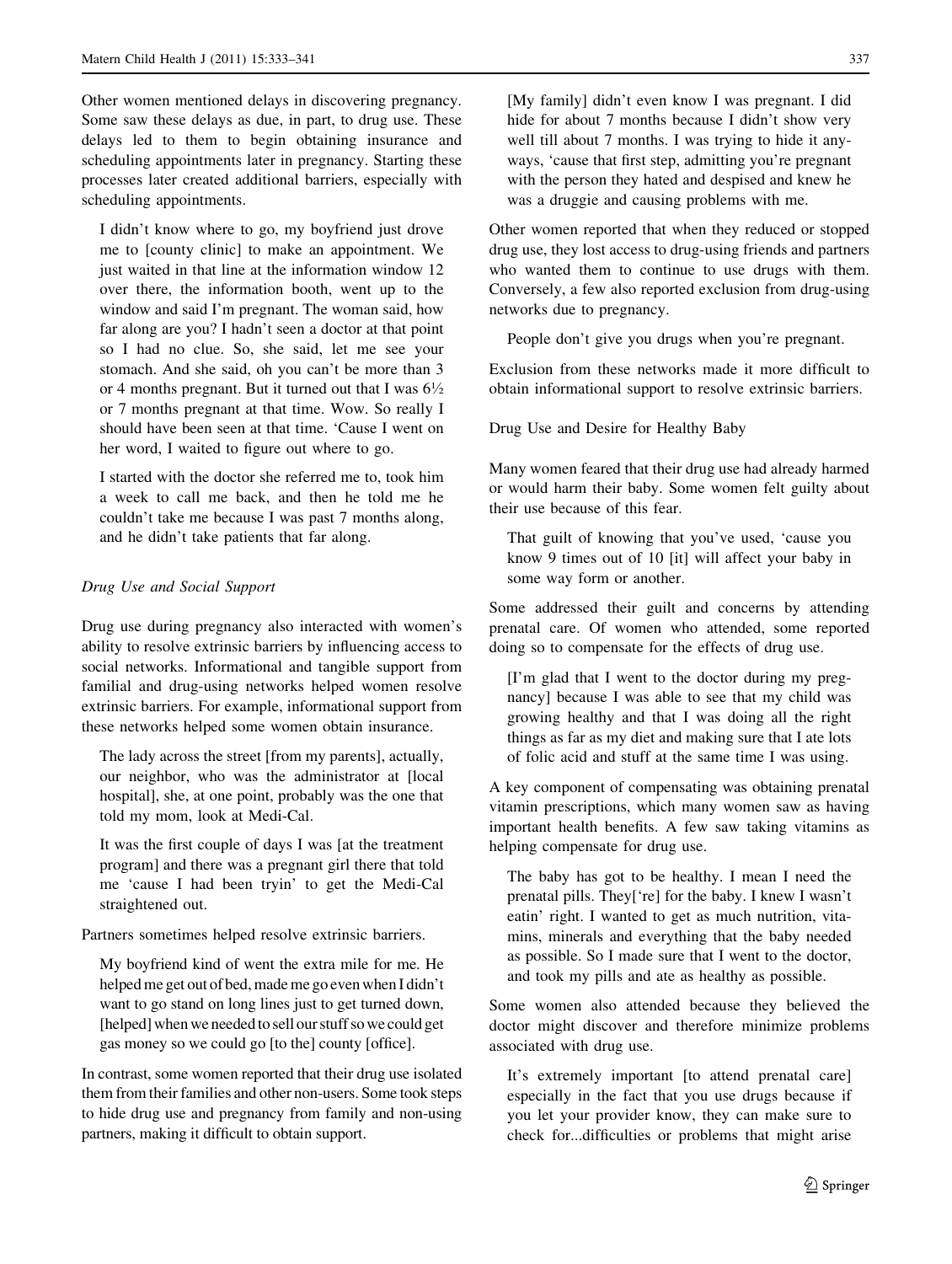from your use and you can minimize a lot of damage that way.

Other women attended to get reassurance that their baby was healthy. This reassurance helped relieve stress and anxiety.

I was so worried because I had used in the first couple of months that...there was going to be something wrong with my baby. Being able to go to prenatal care took a lot of that stress off me, 'cause they're telling me my baby's ok and I'm not this and I'm not that. That relieved a lot of stress on my part, a lot of stress.

Simply attending prenatal care also relieved guilt for some women by helping them feel they were doing something right. This feeling that they were doing something right, in turn, helped them feel good about themselves.

However, the guilt about effects of drug use sometimes kept women away from prenatal care. Some avoided prenatal care out of fear they would learn they had already harmed their baby.

The more clean I got, I was like out of there, I was like tripping, like hella trippin'...I d[id]n't know what's going on with my kid. The guilt was really bad. I was scared, I didn't want to know. I really didn't, I did not want to know if there was anything wrong.

Learning from the doctor they had harmed their baby by using drugs would have increased guilt. Others tried to deal with the guilt on their own. Some tried to reduce or stop their use. Others continued drug use to escape from guilt. Each led to delays in prenatal care entry.

The drugs lie to you in your brain, they tell you everything's gonna be ok, to don't worry about it, just smoke me, smoke me. But at the same time, you're knowing deep down in the back of the mind, especially when you're coming down off the shit, you know what I mean?...When you're coming down off of it, that's when you're feeling guilty about it, that's when you really start to feel guilty and that's when you regret. Until you get that next hit of course.

When women used drugs to calm their guilt, this use sometimes increased guilt. Women reported that both the drug use and the increased guilt from the drug use then made it more difficult to attend prenatal care.

# Drug Use and Fear of CPS

Finally, most women feared that attending prenatal care while using drugs would lead to CPS reports and losing their children.

When you're using and you think about prenatal care, you're nervous and you're scared because you don't want anybody to take your baby. That's the first thing on your mind.

Most women avoided prenatal care or attempted to stop using drugs before attending prenatal care because of fear of CPS [See Fig. [2\]](#page-6-0).

I didn't [go while] I was using because I was afraid that, if they had known, that CPS would have been involved, that Social Services would have taken my baby.

That whole time, that whole 9 months, you're like, I cannot go to this doctor because if I do, they're gonna take my kid or put [me] in jail for the rest of [my] 9 months just to take the baby when [I deliver].

A few attended in spite of fear of CPS because they prioritized their baby's health. One woman who used methamphetamine and marijuana throughout her pregnancy explained:

[Fear of CPS] made me not want to go, but because I was high risk, there was a greater chance of, I care more about my son being ok...so, I never missed a[n] appointment.

Others attended because of fear of CPS. They saw prenatal care as increasing their chances of keeping the baby with which they were currently pregnant and reunifying with children who had been removed.

One of the reasons I went was because I didn't want them to take the baby away.

# Discussion

Participants reported similar barriers to prenatal care as low-income women in general [\[29](#page-7-0)[–31\]](#page-8-0). In addition, both drug use and factors associated with drug use influence prenatal care use. Drug use itself is a reason a few women do not attend prenatal care. However, for most women, drug use became a barrier to prenatal care by interacting with additional individual, interpersonal, systems, and policy-level factors. First, as has been found previously, pregnant women who use drugs face multiple barriers [[32,](#page-8-0) [33](#page-8-0)]. Experiencing multiple barriers simultaneously makes resolving each barrier more difficult. They also may be especially at risk for certain bureaucratic barriers, such as finding doctors willing to start seeing women during their third trimester. Second, women believe that drug use during pregnancy is very harmful to the fetus. While a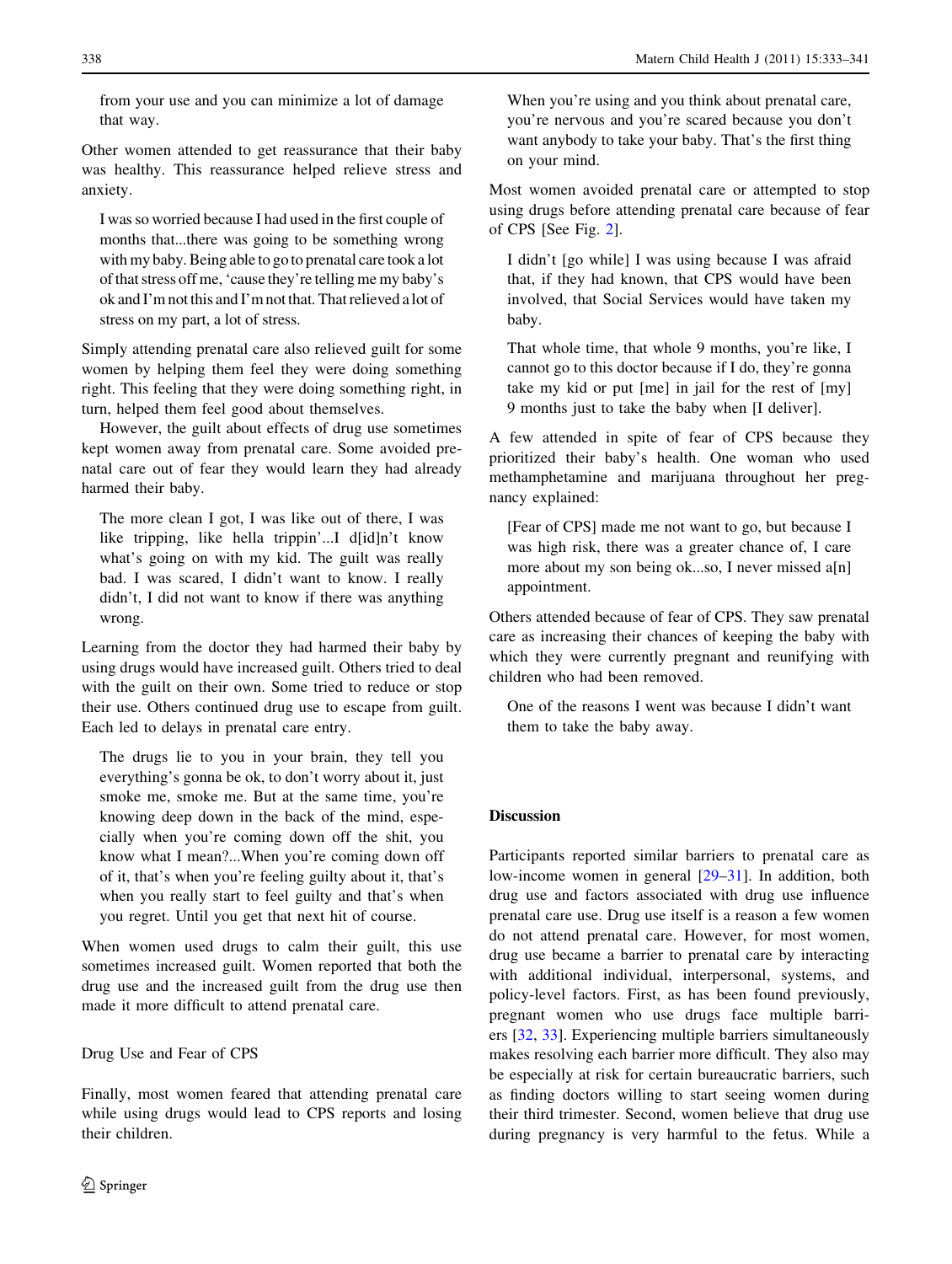<span id="page-6-0"></span>



motivator to attend prenatal care for some women, this belief appears to scare other women to the point that they delay entering prenatal care. Women's beliefs are consistent with some public health messages about effects of drug use during pregnancy [[34–36\]](#page-8-0). It is important to note that recent research suggests that drug use during pregnancy may not be as harmful as women believe and public health messages suggest [[37,](#page-8-0) [38\]](#page-8-0). Third, women report isolation from potentially supportive networks due to their drug use during pregnancy. These same messages may stigmatize women who use drugs during pregnancy. This stigma appears to isolate women from social networks that could facilitate prenatal care use. Finally, as suggested by ACOG and found by other qualitative, but not quantitative research [[18,](#page-7-0) [22](#page-7-0), [23,](#page-7-0) [39](#page-8-0)], fear of CPS reports is a common and significant barrier. Fear of CPS reports may be warranted based on current policy and practice [\[40–42](#page-8-0)]. While drug use itself is a factor for some women, it does not appear that late or limited prenatal care among women who use drugs is caused solely by drug use itself. Rather, late or limited prenatal care may be better understood as one rational response to public health messages and CPS reporting practices, and as an indicator of systems-gaps.

These findings should be interpreted in light of the study's limitations. First, the sample is a small non-representative sample of agency-involved women in one county. Second, few participants were using drugs at the time of participation and many were or had been involved with CPS, each of which may have influenced what they chose to focus on during interviews and focus groups. Third, the assessment of alcohol and drug use only included questions about type of substance and did not include quantity/frequency questions or questions about problem severity, which limits generalizability. However, the questions asked suggest that findings apply to women who use methamphetamine or cocaine, either alone or in combination with marijuana, alcohol, and other drugs; and may not generalize to women using opiates or using marijuana only, because they were not represented in the sample. However, more research with better alcohol/drug measures is needed to confirm these findings and to determine whether women with more or less frequent use or more or less severe problems experience the same barriers. Fourth, other counties may respond differently to drug use during pregnancy and may have different systems, such as easier thirdtrimester entry to care or services to assist homeless women obtain insurance. Finally, the direction of causality between drug use and extrinsic barriers is not possible to determine. While some participants spoke of their drug use as causing the barriers, it is possible that any association between the two is not a simple uni-directional causal relationship [[43\]](#page-8-0) and that each indicate higher risks from more distal factors [[44\]](#page-8-0).

This study also has strengths. Findings are largely consistent with prior research on barriers to prenatal care for pregnant women who use drugs [\[18](#page-7-0), [19,](#page-7-0) [22](#page-7-0), [23](#page-7-0)]. However, this research also extends previous research by (1) identifying new barriers that have not been previously documented—fear of the effects of drug use and isolation from social networks; (2) finding additional support that fear of CPS is a barrier; (3) identifying how drug use becomes a barrier; and (4) regardless of the direction of causality, describing ways in which multiple simultaneous barriers make it more difficult to resolve barriers. This study also extends previous research by identifying systems-level barriers, including those related to public health bureaucratic procedures, messages, and CPS reporting policies/practices, rather than solely focusing on individual-level risk factors.

## **Conclusions**

Findings suggest that reducing the number of pregnant women who use alcohol and drugs who receive late or limited prenatal care requires more than telling women to stop drug use. It requires acknowledging the complexity of women's decision-making about prenatal care, the diversity among women who use drugs during pregnancy, and a focus on changing systems and not solely getting women to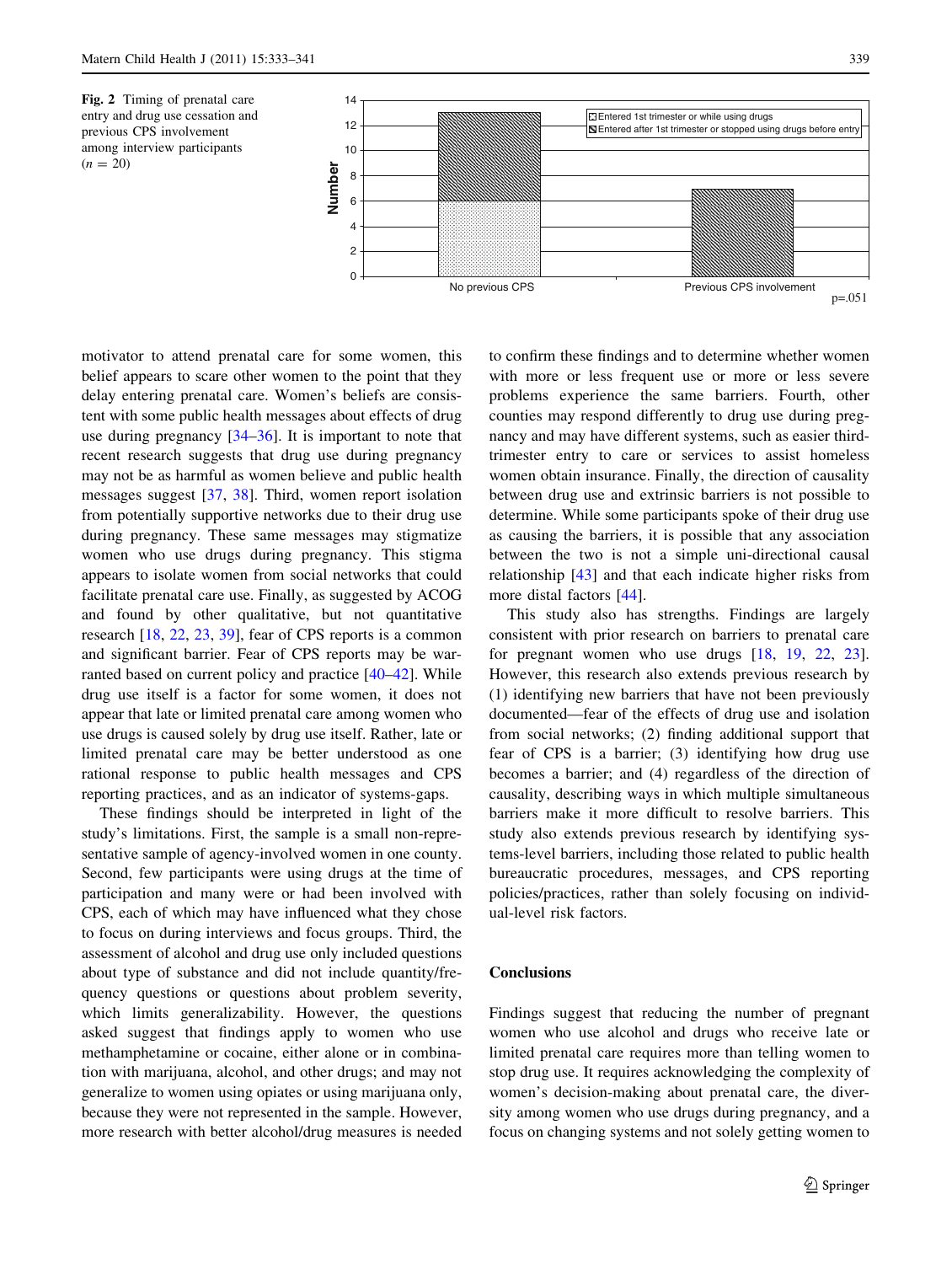<span id="page-7-0"></span>change. Some interventions that may increase prenatal care utilization are: (1) new messages about the effects of drug use during pregnancy that identify steps that pregnant women who have already used drugs can take to increase chances of having healthy babies; (2) clarified CPS reporting policies; (3) streamlined insurance applications; and (4) easier access to providers who accept women in their third trimesters. Addressing these systems-level barriers as opposed to focusing on drug use as an isolated and silver-bullet risk factor will require a paradigm shift to viewing drug use and prenatal care utilization in the context of multiple interacting risk factors and social environment [[33,](#page-8-0) [45](#page-8-0), [46\]](#page-8-0). It will also require increased recognition that public health messages and bureaucratic procedures can create barriers and acceptance of responsibility for unintended [\[47](#page-8-0)] and potentially iatrogenic [[48\]](#page-8-0) consequences of these messages and procedures.

Acknowledgments This project was supported by a March of Dimes Community Award and NIAAA Graduate Training on Alcohol Problems, T32 AA07240. An earlier version of this paper was presented at the 70th Annual Conference on Problems of Drug Dependence (San Juan, Puerto Rico 2008).

Open Access This article is distributed under the terms of the Creative Commons Attribution Noncommercial License which permits any noncommercial use, distribution, and reproduction in any medium, provided the original author(s) and source are credited.

## References

- 1. Melnikow, J., Alemagno, S. A., Rottman, C., & Zyzanski, S. J. (1991). Characteristics of inner-city women giving birth with little or no prenatal care: A case-control study. Journal of Family Practice, 32(3), 283–288.
- 2. Kelly, R. H., Danielsen, B. H., Golding, J. M., Anders, T. F., Gilbert, W. M., & Zatzick, D. F. (1999). Adequacy of prenatal care among women with psychiatric diagnoses giving birth in California in 1994 and 1995. Psychiatric Services, 50(12), 1584– 1590.
- 3. Hankin, J., McCaul, M. E., & Heussner, J. (2000). Pregnant, alcohol-abusing women. Alcoholism, Clinical and Experimental Research, 24(8), 1276–1286.
- 4. Pagnini, D. L., & Reichman, N. E. (2000). Psychosocial factors and the timing of prenatal care among women in New Jersey's Health Start program. Family Planning Perspectives, 32(2), 56–64.
- 5. Maupin, R., Jr., Lyman, R., Fatsis, J., et al. (2004). Characteristics of women who deliver with no prenatal care. The Journal of Maternal-Fetal & Neonatal Medicine, 16(1), 45–50.
- 6. Alexander, G. R., & Kotelchuck, M. (2001). Assessing the role and effectiveness of prenatal care: History, challenges, and directions for future research. Public Health Reports, 116(4), 306–316.
- 7. Green, M., Silverman, I., Suffet, F., Taleporos, E., & Turkel, W. V. (1979). Outcomes of pregnancy for addicts receiving comprehensive care. American Journal of Drug and Alcohol Abuse, 6(4), 413–429.
- 8. MacGregor, S. N., Keith, L. G., Bachicha, J. A., & Chasnoff, I. J. (1989). Cocaine abuse during pregnancy: Correlation between prenatal care and perinatal outcome. Obstetrics and Gynecology, 74(6), 882–885.
- 9. Broekhuizen, F. F., Utrie, J., & Van Mullem, C. (1992). Drug use or inadequate prenatal care? Adverse pregnancy outcome in an urban setting. American Journal of Obstetrics and Gynecology, 166(6 Pt 1), 1747–1754. (discussion 54–56).
- 10. Racine, A., Joyce, T., & Anderson, R. (1993). The association between prenatal care and birth weight among women exposed to cocaine in New York City. Journal of the American Medical Association, 270(13), 1581–1586.
- 11. Chazotte, C., Youchah, J., & Freda, M. C. (1995). Cocaine using during pregnancy and low birth weight: The impact of prenatal care and drug treatment. Seminars in Perinatology, 19(4), 293–300.
- 12. Berenson, A. B., Wilkinson, G. S., & Lopez, L. A. (1996). Effects of prenatal care on neonates born to drug-using women. Substance Use and Misuse, 31(8), 1063–1076.
- 13. Faden, V. B., Hanna, E., & Graubard, B. I. (1997). The effect of positive and negative health behavior during gestation on pregnancy outcome. Journal of Substance Abuse, 9, 63–76.
- 14. Burkett, G., Gomez-Marin, O., Yasin, S. Y., & Martinez, M. (1998). Prenatal care in cocaine-exposed pregnancies. Obstetrics and Gynecology, 92(2), 193–200.
- 15. Richardson, G. A., Hamel, S. C., Goldschmidt, L., & Day, N. L. (1999). Growth of infants prenatally exposed to cocaine/crack: Comparison of a prenatal care and a no prenatal care sample. Pediatrics, 104(2), e18.
- 16. El-Mohandes, A., Herman, A. A., Nabil El-Khorazaty, M., Katta, P. S., White, D., & Grylack, L. (2003). Prenatal care reduces the impact of illicit drug use on perinatal outcomes. Journal of Perinatology, 23(5), 354–360.
- 17. Alexander, G. R., & Korenbrot, C. C. (1995). The role of prenatal care in preventing low birth weight. Future Child, 5(1), 103–120.
- 18. Klein, D., & Zahnd, E. (1997). Perspectives of pregnant substance-using women: Findings from the California Perinatal Needs Assessment. Journal of Psychoactive Drugs, 29(1), 55–66.
- 19. Milligan, R., Wingrove, B. K., Richards, L., et al. (2002). Perceptions about prenatal care: Views of urban vulnerable groups. BMC Public Health, 2, 25.
- 20. Roberts, S. C. M., & Nuru-Jeter, A. (2010). Women's perspectives on screening for alcohol and drug use in prenatal care. Women's Health Issues (in press).
- 21. Poland, M. L., Dombrowski, M. P., Ager, J. W., & Sokol, R. J. (1993). Punishing pregnant drug users: Enhancing the flight from care. Drug and Alcohol Dependence, 31(3), 199–203.
- 22. Murphy, S., & Rosenbaum, M. (1999). Pregnant women on drugs: Combating stereotypes and stigma. New Brunswick, N.J.: Rutgers University Press.
- 23. Schempf, A. H., & Strobino, D. M. (2009) Drug use and limited prenatal care: an examination of responsible barriers. American Journal of Obstetrics and Gynecology, 200(4), 412.e1–412.e10.
- 24. Ryan, G. W., & Bernard, H. R. (2003). Techniques to identify themes. Field Methods, 15(1), 85-109.
- 25. Bernard, R. (1995). Research Methods in Anthropology. Walnut Creek: AltaMira Press.
- 26. Miles, M. B., & Huberman, A. M. (1994). Qualitative Data Analysis: An Expanded Sourcebook. Thousand Oaks: Sage Publications.
- 27. Maxwell, J. A. (2005). Qualitative Research Design: An Interactive Approach. Thousand Oaks: Sage Publications.
- 28. Patton, M. Q. (2002). Qualitative Research and Evaluation Methods. Thousand Oaks: Sage Publications.
- 29. Kalmuss, D., & Fennelly, K. (1990). Barriers to prenatal care among low-income women in New York City. Family Planning Perspectives, 22(5), 215–218. (31).